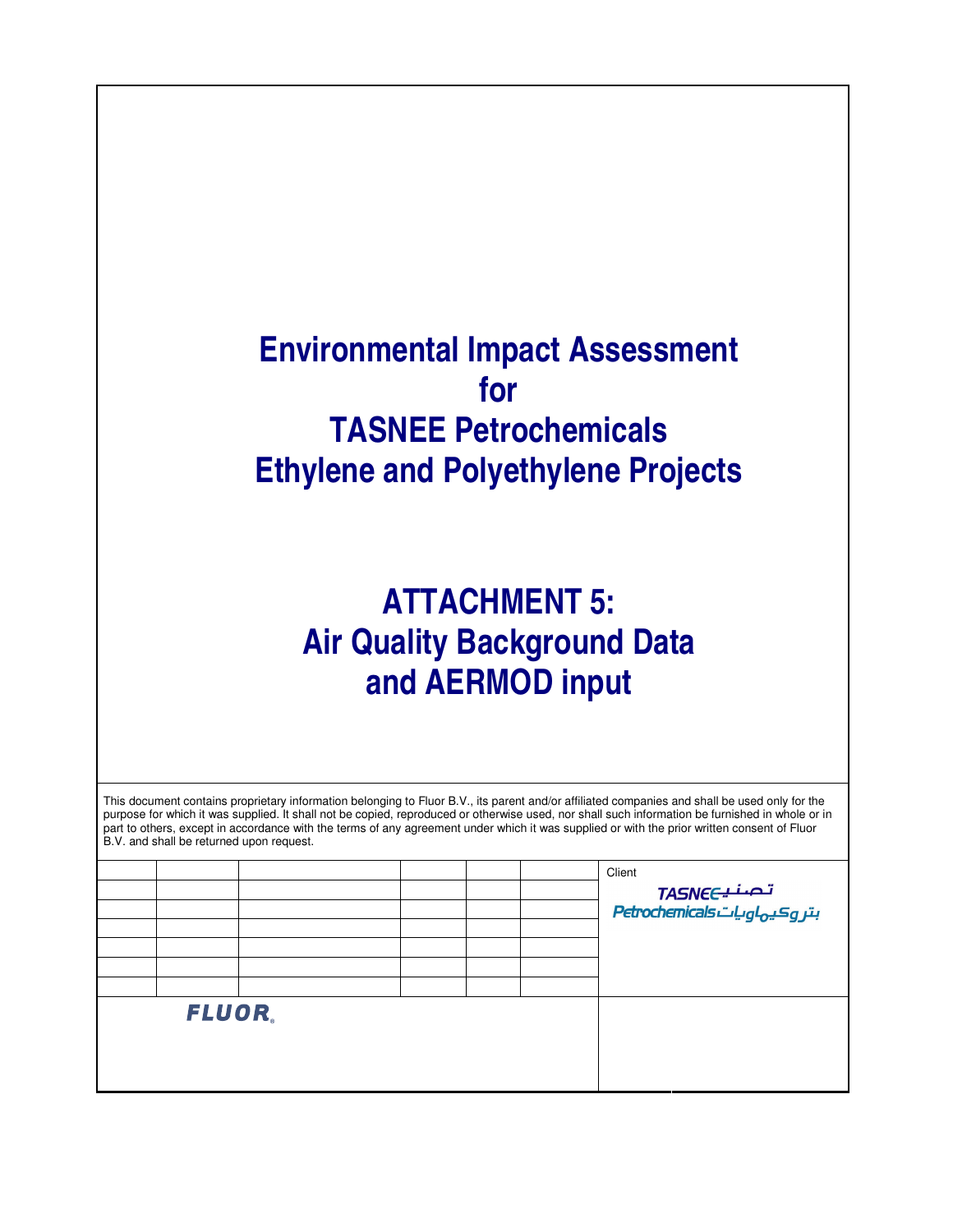## **1 STATISTICAL DATA FOR JUBAIL**

Below figures show the statistical data (descriptive data) for the  $SO<sub>2</sub>$  and NOx emissions (in  $\mu$ g/m $^3$ ) for sampling station 1.

| 1999                      | Average of Nox | Average of Sox |
|---------------------------|----------------|----------------|
|                           |                |                |
| Mean                      | 10.7357        | 1.8860         |
| <b>Standard Error</b>     | 0.3259         | 0.1564         |
| Median                    | 9.6375         | 0.8792         |
| Mode                      | 0.0000         | 0.0000         |
| <b>Standard Deviation</b> | 6.2269         | 2.9871         |
| Sample Variance           | 38.7739        | 8.9229         |
| Kurtosis                  | 6.8785         | 14.3236        |
| Skewness                  | 1.6222         | 3.3404         |
| Range                     | 54.7958        | 22.5708        |
| Minimum                   | 0.0000         | 0.0000         |
| Maximum                   | 54.7958        | 22.5708        |
| Sum                       | 3918.5417      | 688.4000       |
| Count                     | 365.0000       | 365.0000       |
| Confidence Level(95.0%)   | 0.6409         | 0.3075         |
|                           |                |                |
|                           |                |                |
| <i>2000</i>               | Average of Nox | Average of Sox |
|                           |                |                |
| Mean                      | 12.7125        | 0.4420         |
| <b>Standard Error</b>     | 0.3283         | 0.0698         |
| Median                    | 11.6167        | 0.0333         |
| Mode                      | 9.3167         | 0.0000         |
| <b>Standard Deviation</b> | 6.2631         | 1.3324         |
| Sample Variance           | 39.2259        | 1.7752         |
| Kurtosis                  | 0.2235         | 74.1058        |
| Skewness                  | 0.7706         | 7.4063         |
| Range                     | 33.1583        | 16.9583        |
| Minimum                   | 1.2792         | 0.0000         |
| Maximum                   | 34.4375        | 16.9583        |
| Sum                       | 4627.3417      | 160.8833       |
| Count                     | 364.0000       | 364.0000       |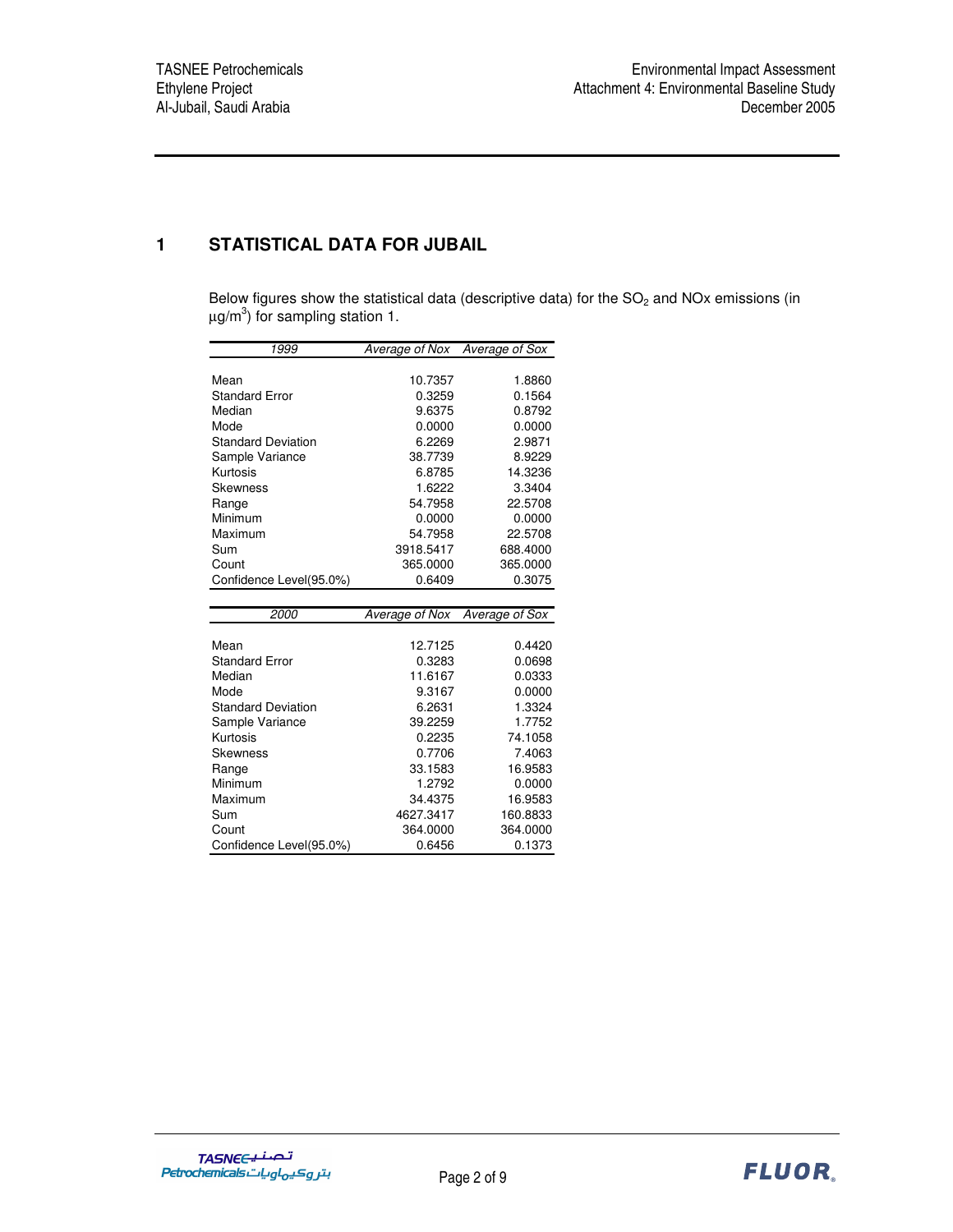| 2001                             | Average of Nox        | Average of Sox     |
|----------------------------------|-----------------------|--------------------|
|                                  |                       |                    |
| Mean                             | 15.1564               | 2.0013             |
| <b>Standard Error</b>            | 0.3907                | 0.1623             |
| Median                           | 13.4625               | 1.6625             |
| Mode                             | #N/A                  | 0.0000             |
| <b>Standard Deviation</b>        | 7.4537                | 3.0963             |
| Sample Variance                  | 55.5584               | 9.5871             |
| Kurtosis                         | 3.4753                | 82.4783            |
| <b>Skewness</b>                  | 1.2664                | 8.4655             |
| Range                            | 53.3708               | 34.5833            |
| Minimum                          | 0.0000                | 0.0000             |
| Maximum                          | 53.3708               | 34.5833            |
| Sum                              | 5516.9208             | 728.4583           |
| Count                            | 364.0000              | 364.0000           |
| Confidence Level(95.0%)          | 0.7683                | 0.3191             |
|                                  |                       |                    |
|                                  |                       |                    |
| 2002                             | <b>Average of Nox</b> | Average of Sox     |
|                                  |                       |                    |
| Mean                             | 17.0064               | 1.3540             |
| <b>Standard Error</b>            | 0.3982                | 0.0950             |
| Median                           | 16.0104               | 0.5062             |
| Mode                             | 0.0000                | 0.0000             |
| <b>Standard Deviation</b>        | 7.5979                | 1.8130             |
| Sample Variance                  | 57.7284               | 3.2869             |
| Kurtosis                         | 1.8086                | 8.5275             |
| <b>Skewness</b>                  | 0.9861                | 2.4574             |
| Range                            | 53.8708               | 12.9917            |
| Minimum                          | 0.0000                | 0.0000             |
| Maximum                          | 53.8708               | 12.9917            |
| Sum                              | 6190.3250             | 492.8708           |
| Count<br>Confidence Level(95.0%) | 364.0000<br>0.7831    | 364.0000<br>0.1869 |

The overall background concentration for sampling station 1 for SO<sub>2</sub> is estimated to be 1.4  $\mu$ g/m<sup>3</sup> and for NOx 13.9  $\mu$ g/m<sup>3</sup>.

| Overall                   | Average of Nox Average of Sox |           |
|---------------------------|-------------------------------|-----------|
|                           |                               |           |
| Mean                      | 13.9196                       | 1.4215    |
| <b>Standard Error</b>     | 0.1915                        | 0.0654    |
| Median                    | 12.6938                       | 0.6646    |
| Mode                      | 0.0000                        | 0.0000    |
| <b>Standard Deviation</b> | 7.3186                        | 2.5000    |
| Sample Variance           | 53.5615                       | 6.2500    |
| Kurtosis                  | 2.5848                        | 62.0294   |
| <b>Skewness</b>           | 1.1269                        | 6.2713    |
| Range                     | 54.7958                       | 34.5833   |
| Minimum                   | 0.0000                        | 0.0000    |
| Maximum                   | 54.7958                       | 34.5833   |
| Sum                       | 20322.5750                    | 2075.3833 |
| Count                     | 1460.0000                     | 1460.0000 |
| Confidence Level(95.0%)   | 0.3757                        | 0.1283    |

Below figures show the statistical data (descriptive data) for the  $SO<sub>2</sub>$  and NOx emissions (in  $\mu$ g/m $^3$ ) for sampling station 9.

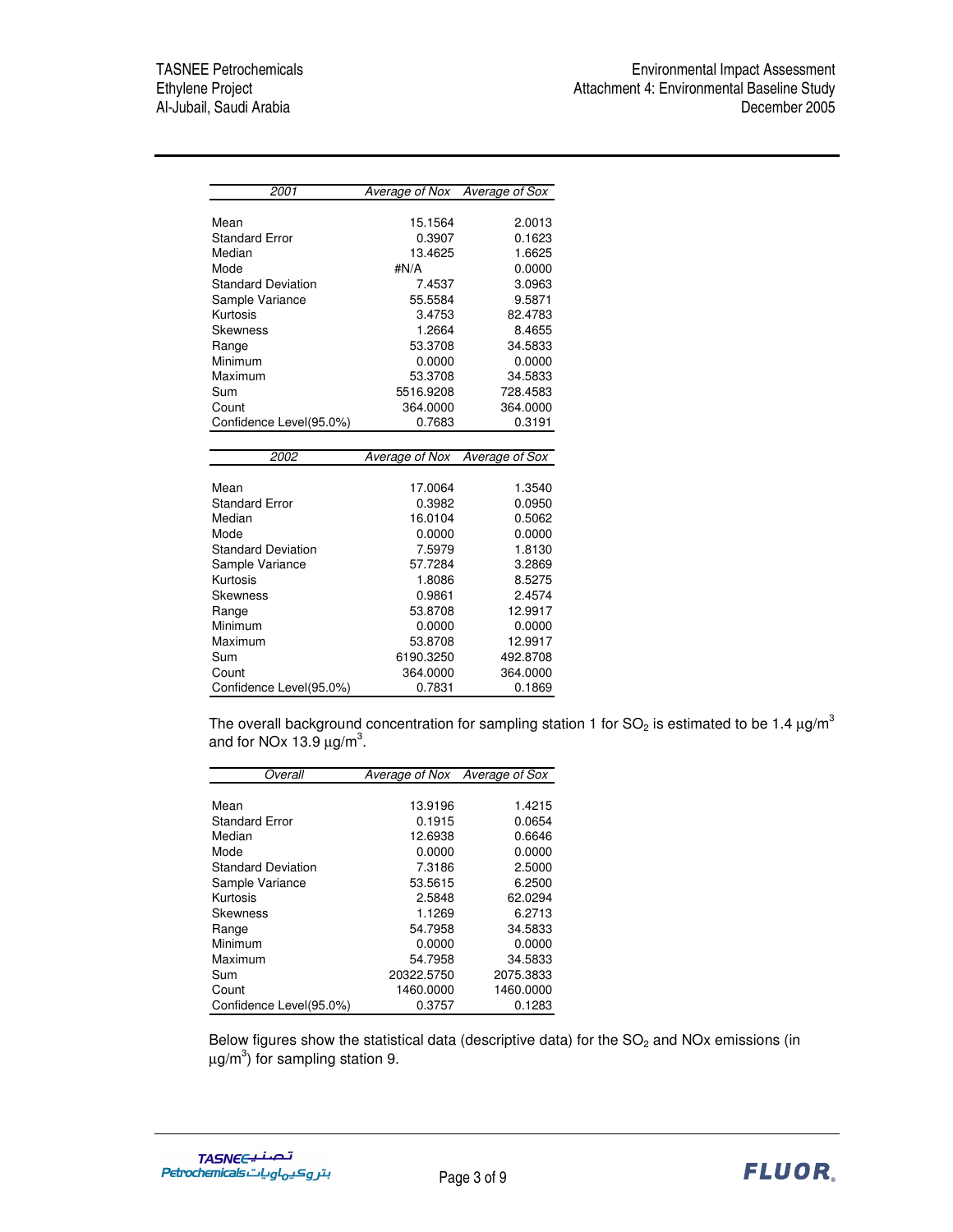| 1999                      | Average of Nox | <b>Average of Sox</b> |
|---------------------------|----------------|-----------------------|
|                           |                |                       |
| Mean                      | 28.3485        | 8.7234                |
| <b>Standard Error</b>     | 0.7519         | 0.6099                |
| Median                    | 27.5167        | 5.0208                |
| Mode                      | 0.0000         | 0.0000                |
| <b>Standard Deviation</b> | 14.3656        | 11.6521               |
| Sample Variance           | 206.3700       | 135.7722              |
| Kurtosis                  | 0.4790         | 9.9576                |
| Skewness                  | 0.4384         | 2.6861                |
| Range                     | 84.2125        | 76.3625               |
| Minimum                   | 0.0000         | 0.0000                |
| Maximum                   | 84.2125        | 76.3625               |
| Sum                       | 10347.2083     | 3184.0333             |
| Count                     | 365.0000       | 365.0000              |
| Confidence Level(95.0%)   | 1.4787         | 1.1994                |
|                           |                |                       |
| 2000                      | Average of Nox | Average of Sox        |
|                           |                |                       |
| Mean                      | 33.0821        | 13.8948               |
| <b>Standard Error</b>     | 1.1630         | 1.1953                |
| Median                    | 30.6771        | 4.6708                |
| Mode                      | 26.4833        | 0.0000                |
| <b>Standard Deviation</b> | 22.2501        | 22.8683               |
| Sample Variance           | 495.0660       | 522.9612              |
| Kurtosis                  | 85.3226        | 7.8826                |
|                           | 7.0124         | 2.7224                |
| Skewness                  |                |                       |
| Range                     | 325.2583       | 138.6208              |
| Minimum                   | 1.2625         | 0.0000                |
| Maximum                   | 326.5208       | 138.6208              |
| Sum                       | 12108.0667     | 5085.4917             |
| Count                     | 366.0000       | 366.0000              |
| Confidence Level(95.0%)   | 2.2871         | 2.3506                |
|                           |                |                       |
| 2001                      | Average of Nox | Average of Sox        |
|                           |                |                       |
| Mean                      | 25.8293        | 7.2434                |
| <b>Standard Error</b>     | 0.5920         | 0.7837                |
| Median                    | 24.9292        | 2.3958                |
| Mode                      | 36.7375        | 0.0542                |
| <b>Standard Deviation</b> | 11.3099        | 14.9716               |
| Sample Variance           | 127.9143       | 224.1495              |
| Kurtosis                  | 0.0908         | 14.5817               |
| Skewness                  | 0.4742         | 3.4378                |
| Range                     | 60.2792        | 120.0583              |
| Minimum                   | 0.5333         | $-19.1667$            |
| Maximum                   | 60.8125        | 100.8917              |
| Sum                       | 9427.6958      | 2643.8458             |
| Count                     | 365.0000       | 365.0000              |
| Confidence Level(95.0%)   | 1.1641         | 1.5410                |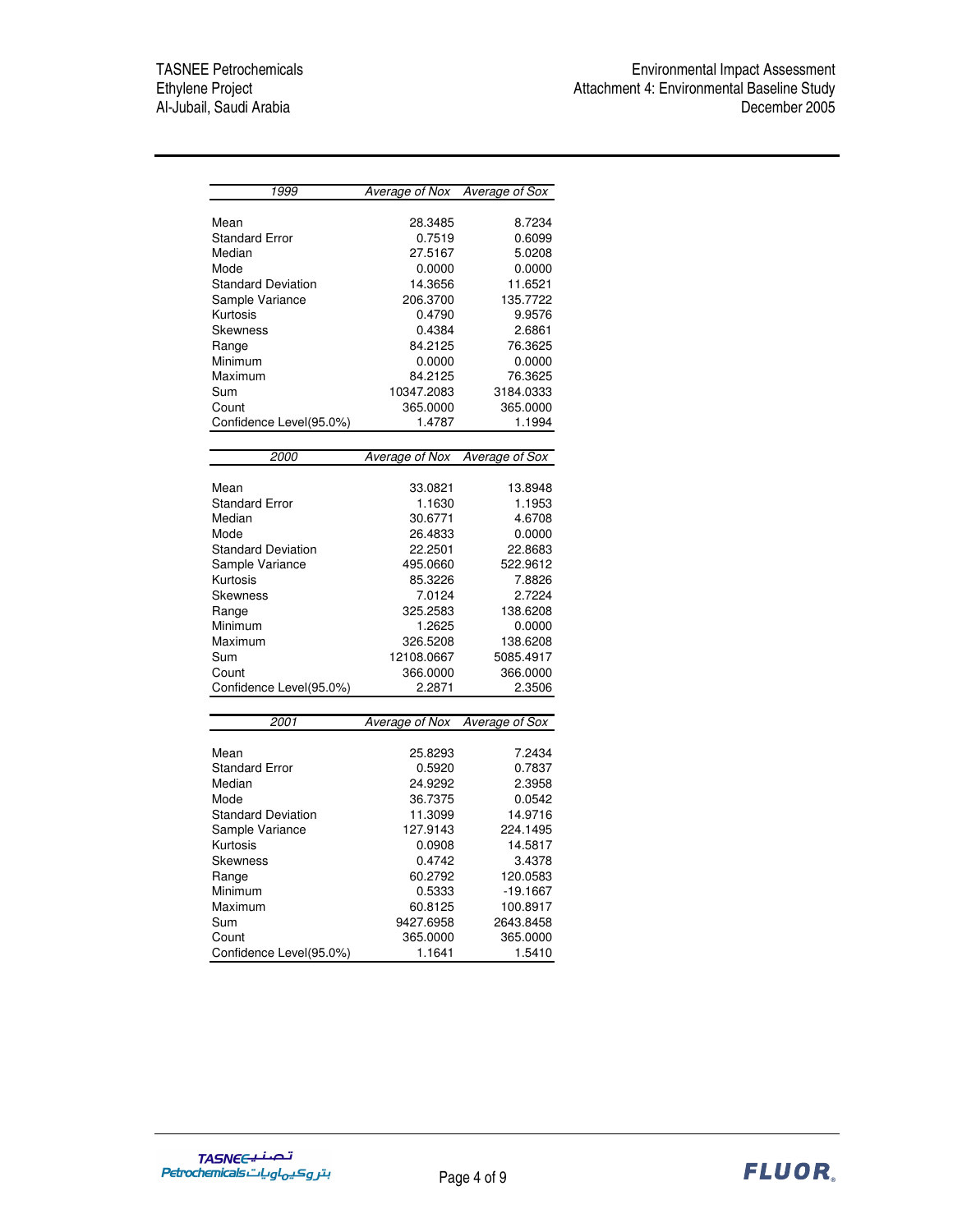| Average of Nox Average of Sox |
|-------------------------------|
|                               |
| 29.6213<br>5.7072             |
| 0.5697<br>0.5130              |
| 30.0958<br>2.5000             |
| 39.7125<br>0.0000             |
| 10.8837<br>9.8004             |
| 118.4551<br>96.0485           |
| 17.4144<br>$-0.2003$          |
| 0.0882<br>3.8228              |
| 63.9583<br>73.0083            |
| 0.0000<br>0.0000              |
| 73.0083<br>63.9583            |
| 10811.7667<br>2083.1375       |
| 365,0000<br>365.0000          |
| 1.1203<br>1.0088              |
|                               |
|                               |
|                               |

| 2003                      | Average of Nox Average of Sox |            |
|---------------------------|-------------------------------|------------|
|                           |                               |            |
| Mean                      | 32.8113                       | 4.0372     |
| <b>Standard Error</b>     | 0.6892                        | 1.2470     |
| Median                    | 33.6375                       | 1.7667     |
| Mode                      | 0.0000                        | 0.0000     |
| <b>Standard Deviation</b> | 13.1674                       | 23.8234    |
| Sample Variance           | 173.3798                      | 567.5529   |
| Kurtosis                  | 0.0421                        | 266,7590   |
| <b>Skewness</b>           | 0.1236                        | $-14.9157$ |
| Range                     | 75.6667                       | 474.4958   |
| Minimum                   | 0.0000                        | -415.8125  |
| Maximum                   | 75.6667                       | 58.6833    |
| Sum                       | 11976.1208                    | 1473.5750  |
| Count                     | 365.0000                      | 365.0000   |
| Confidence Level(95.0%)   | 1.3553                        | 2.4522     |

The overall background concentration for sampling station 1 for SO<sub>2</sub> is estimated to be 7.9  $\mu$ g/m $^3$ and for NOx 29.9  $\mu$ g/m $^3$ .

| Overall                   | Average of Nox Average of Sox |             |
|---------------------------|-------------------------------|-------------|
|                           |                               |             |
| Mean                      | 29.9402                       | 7.9245      |
| <b>Standard Error</b>     | 0.3560                        | 0.4187      |
| Median                    | 29.1750                       | 2.8417      |
| Mode                      | 0.0000                        | 0.0000      |
| <b>Standard Deviation</b> | 15.2128                       | 17.8916     |
| Sample Variance           | 231.4293                      | 320.1103    |
| Kurtosis                  | 81.7751                       | 180.0315    |
| Skewness                  | 4.7003                        | $-5.1136$   |
| Range                     | 326.5208                      | 554.4333    |
| Minimum                   | 0.0000                        | $-415.8125$ |
| Maximum                   | 326,5208                      | 138.6208    |
| Sum                       | 54670.8583                    | 14470.0833  |
| Count                     | 1826.0000                     | 1826.0000   |
| Confidence Level(95.0%)   | 0.6982                        | 0.8212      |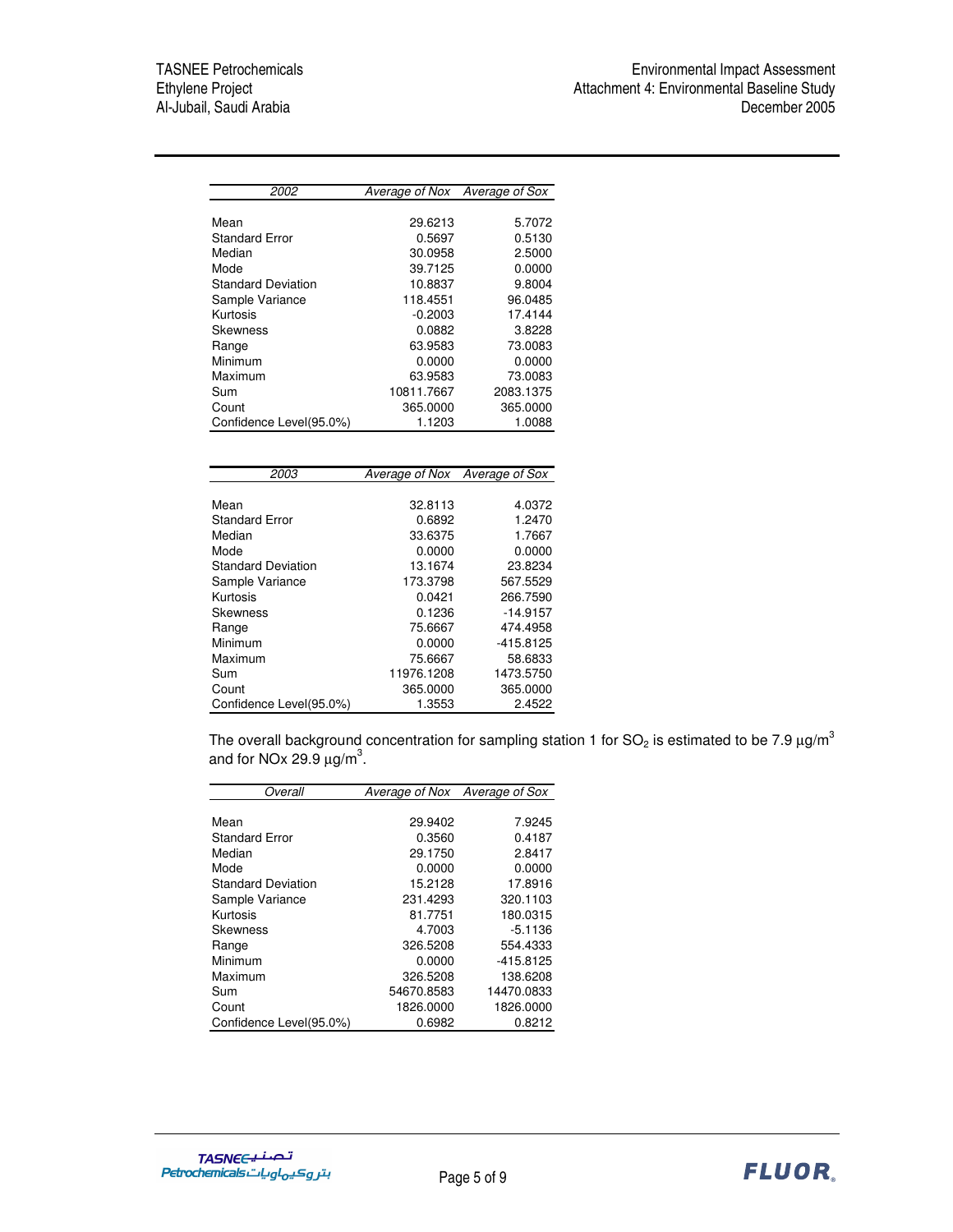### **2 MODEL INPUT SO<sup>2</sup>**

```
** BREEZE AERMOD SUITE v3.5.15 - D:\Aermod\Tasnee\161205_TASNEE_SO2.dat
** Trinity Consultants
CO STARTING
CO TITLEONE Tasnee EIA Air Quality modeling
CO TITLETWO SO2
CO MODELOPT CONC FLAT
CO AVERTIME 24 PERIOD
CO POLLUTID SO2
CO RUNORNOT RUN
CO FINISHED
SO STARTING
SO ELEVUNIT METERS
SO LOCATION 3H0101 POINT 358132.8 2993348.1 0
** SRCDESCR 3H-0101
SO LOCATION 3H0201 POINT 358144.0 2993359.7 0
** SRCDESCR 3H-0201
SO LOCATION 3H0401 POINT 358167.4 2993381.9 0
** SRCDESCR 3H-0401
SO LOCATION 3H0601 POINT 358190.8 2993404.2 0
** SRCDESCR 3H-0601
SO LOCATION 3PK8001A POINT 358132.0 2993312.8 0
** SRCDESCR 3PK-8001A
SO LOCATION 3H0701 POINT 358202.5 2993414.8 0
** SRCDESCR 3H-0701_SPARE
SO LOCATION 3H0501 POINT 358178.6 2993392.6 0
** SRCDESCR 3H-0501
SO LOCATION 3H0301 POINT 358155.2 2993370.8 0
** SRCDESCR 3H-0301
SO LOCATION 3PK8001B POINT 358145.0 2993298.9 0
** SRCDESCR 3PK-8001B
SO LOCATION SCINC POINT 358157.1 2993275.6 0
** SRCDESCR S.C. incinerator
SO LOCATION WOINC POINT 358174.4 2993259.0 0
** SRCDESCR W.O. incinerator
SO LOCATION 3PK8501 POINT 358262.4 2993027.2 0
** SRCDESCR 3PK-8501
SO LOCATION 6ST4201 POINT 358688.8 2992372.6 0
** SRCDESCR 6-ST4201
SO SRCPARAM 3H0101 8.629992E-03 50 412.15 7 2
SO SRCPARAM 3H0201 8.629992E-03 50 412.15 7 2
SO SRCPARAM 3H0401 8.629992E-03 50 412.15 7 2
SO SRCPARAM 3H0601 8.629992E-03 50 412.15 7 2
SO SRCPARAM 3PK8001A 9.608057E-02 50 412.15 1.786693 3.5
SO SRCPARAM 3H0701 0.000000E+00 0 273.15 0 0
SO SRCPARAM 3H0501 8.629992E-03 50 412.15 7 2
SO SRCPARAM 3H0301 8.629992E-03 50 412.15 7 2
SO SRCPARAM 3PK8001B 9.608057E-02 50 412.15 1.786693 3.5
SO SRCPARAM SCINC 5.465661E-01 50 496.15 15 1.9
SO SRCPARAM WOINC 2.301331E-01 50 1373.15 20 1.4
```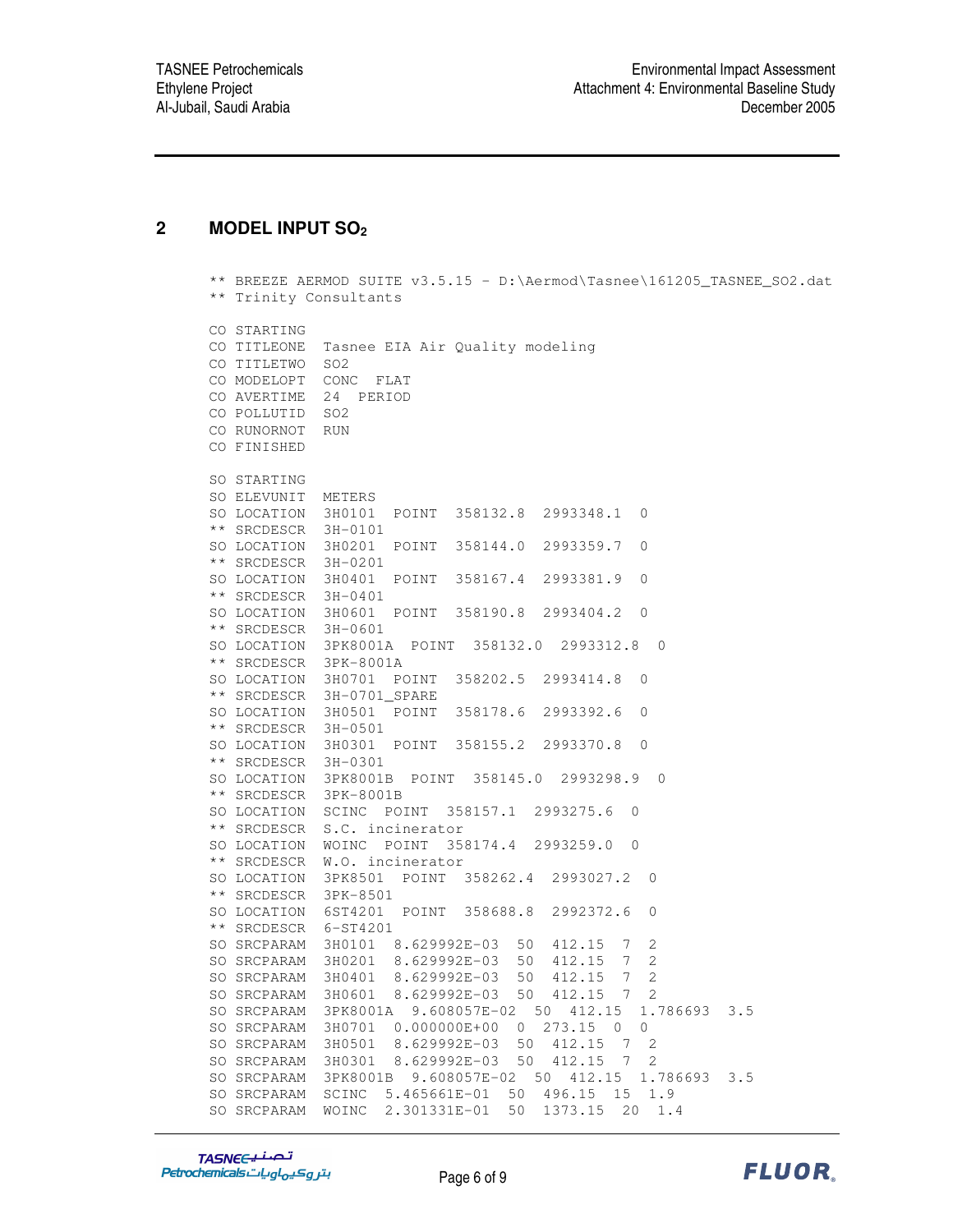SO SRCPARAM 3PK8501 0.000000E+00 0 273.15 0 0 SO SRCPARAM 6ST4201 0.000000E+00 25 323.15 5 0.5 SO EMISUNIT 1.0E+06 GRAMS/SEC MICROGRAMS/M\*\*3 SO SRCGROUP ALL SO FINISHED RE STARTING RE GRIDCART GRD1 STA 0 RE GRIDCART GRD1 XYINC 353343 36 370 2986799 41 370 RE GRIDCART GRD1 END RE DISCCART 363613.0 2991025.0 \*\* RCPDESCR Samplin\_station\_9 RE DISCCART 354614.0 2989772.0 \*\* RCPDESCR Sampling\_station\_1 RE FINISHED ME STARTING ME SURFFILE D:\AERMOD\TASNEE\METEO\2002\_2004.SFC ME PROFFILE D:\AERMOD\TASNEE\METEO\2002 2004.PFL ME PROFBASE 17 METERS ME SURFDATA 40416 2002 ME UAIRDATA 0 2002 ME STARTEND 2002 01 01 1 2004 12 31 24 ME FINISHED OU STARTING OU RECTABLE 24 FIRST OU MAXTABLE 24 10 OU FINISHED \*\* PROJECTN 0 104 7 -177 0 0.9996 500000 0 \*\* IMAGE2 D:\AERMOD\TASNEE\MODELI~1.TAB \*\* OUTFILE D:\Aermod\Tasnee\161205~3.LST \*\* RAWFILE D:\Aermod\Tasnee\161205~2.RAW \*\* RAWFMT 2 \*\* HILLBOUN 0 0 0 0 \*\* AERMET SUFILE 0 False \*\* AERMET UAFILE 0 1 0 1 0 \*\* AERMET SITE 0 1 0 1 0 1 1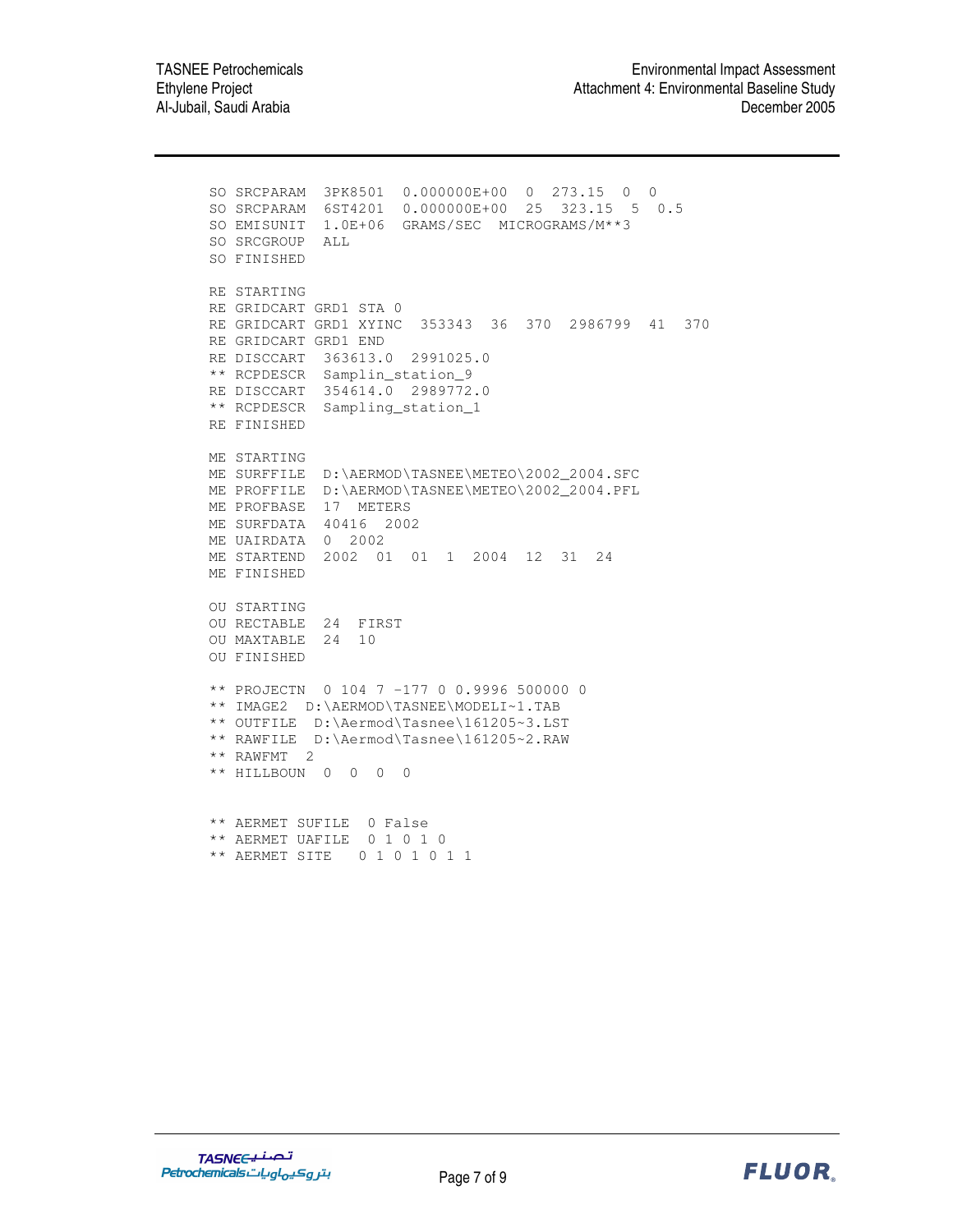#### **3 MODEL INPUT NOX**

|                        | ** BREEZE AERMOD SUITE v3.5.15 - D:\Aermod\Tasnee\161205_TASNEE_NOX.dat                   |
|------------------------|-------------------------------------------------------------------------------------------|
| ** Trinity Consultants |                                                                                           |
|                        |                                                                                           |
| CO STARTING            |                                                                                           |
| CO TITLEONE            | Tasnee EIA Air Quality modeling                                                           |
| CO TITLETWO            | NOX                                                                                       |
| CO MODELOPT            | CONC FLAT                                                                                 |
| CO AVERTIME            | 24 PERIOD                                                                                 |
| CO POLLUTID NOX        |                                                                                           |
| CO RUNORNOT            | RUN                                                                                       |
| CO FINISHED            |                                                                                           |
| SO STARTING            |                                                                                           |
| SO ELEVUNIT            | METERS                                                                                    |
|                        | SO LOCATION 3H0101 POINT 358132.8 2993348.1<br>0                                          |
| ** SRCDESCR 3H-0101    |                                                                                           |
|                        | SO LOCATION 3H0201 POINT 358144.0 2993359.7<br>$\circ$                                    |
| ** SRCDESCR 3H-0201    |                                                                                           |
|                        | SO LOCATION 3H0401 POINT 358167.4 2993381.9<br>0                                          |
| ** SRCDESCR 3H-0401    |                                                                                           |
|                        | $\circ$<br>SO LOCATION 3H0601 POINT 358190.8 2993404.2                                    |
| ** SRCDESCR 3H-0601    |                                                                                           |
|                        | SO LOCATION 3PK8001A POINT 358132.0 2993312.8<br>$\overline{0}$                           |
|                        | ** SRCDESCR 3PK-8001A                                                                     |
|                        | SO LOCATION 3H0701 POINT 358202.5 2993414.8<br>0                                          |
|                        | ** SRCDESCR 3H-0701_SPARE                                                                 |
|                        | SO LOCATION 3H0501 POINT 358178.6 2993392.6<br>$\circ$                                    |
| ** SRCDESCR 3H-0501    |                                                                                           |
|                        | SO LOCATION 3H0301 POINT 358155.2 2993370.8<br>$\circ$                                    |
| ** SRCDESCR 3H-0301    |                                                                                           |
|                        | SO LOCATION 3PK8001B POINT 358145.0 2993298.9<br>0                                        |
|                        | ** SRCDESCR 3PK-8001B                                                                     |
|                        | SO LOCATION SCINC POINT 358157.1 2993275.6<br>$\mathbf 0$<br>** SRCDESCR S.C. incinerator |
|                        | SO LOCATION WOINC POINT 358174.4 2993259.0<br>$\overline{0}$                              |
|                        | ** SRCDESCR W.O. incinerator                                                              |
| SO LOCATION            | $\mathbf 0$                                                                               |
| ** SRCDESCR            | 3PK-8501                                                                                  |
|                        | SO LOCATION 6ST4201 POINT 358688.8<br>2992372.6<br>0                                      |
| ** SRCDESCR 6-ST4201   |                                                                                           |
|                        | SO SRCPARAM 3H0101 2.669544E+00 50 412.15 7<br>2                                          |
|                        | SO SRCPARAM 3H0201 2.669544E+00<br>$\overline{2}$<br>50<br>412.15<br>$7\phantom{.0}$      |
| SO SRCPARAM            | 3H0401<br>2.669544E+00<br>412.15<br>50<br>7<br>2                                          |
| SO SRCPARAM            | 3H0601<br>2.669544E+00<br>50<br>412.15<br>2<br>$7\phantom{0}$                             |
| SO SRCPARAM            | 1.786693 3.5<br>3PK8001A<br>2.600504E+00<br>412.15<br>50                                  |
| SO SRCPARAM            | 273.15 0<br>3H0701 0.000000E+00<br>0<br>0                                                 |
| SO SRCPARAM            | 412.15<br>$\overline{c}$<br>3H0501 2.669544E+00<br>50<br>- 7                              |
| SO SRCPARAM            | 3H0301<br>2.669544E+00<br>50<br>412.15<br>2<br>$7\phantom{0}$                             |
| SO SRCPARAM            | 2.600504E+00<br>3PK8001B<br>50<br>412.15<br>1.786693<br>3.5                               |
| SO SRCPARAM            | 496.15<br>SCINC<br>2.189141E+00<br>15<br>1.9<br>50                                        |
| SO SRCPARAM            | 9.176558E-01<br>1373.15<br>20<br>1.4<br>WOINC<br>50                                       |
| SO SRCPARAM            | 3PK8501<br>$0.000000E + 00$<br>$\overline{0}$<br>273.15<br>0<br>0                         |